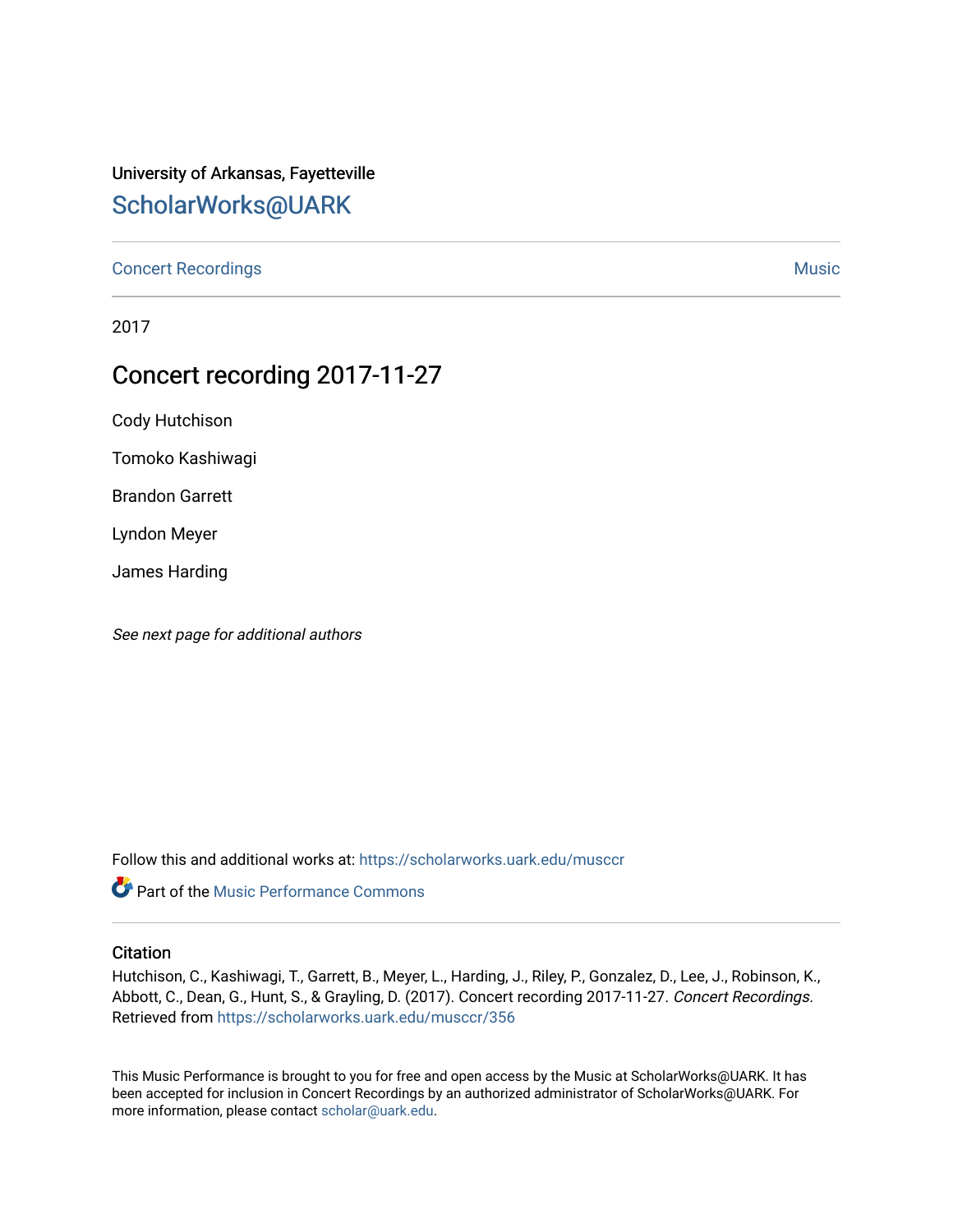### Performer(s)

Cody Hutchison, Tomoko Kashiwagi, Brandon Garrett, Lyndon Meyer, James Harding, Peyton Riley, David Gonzalez, John Lee, Kevin Robinson, Chandler Abbott, Garrisn Dean, Stephen Hunt, and David Grayling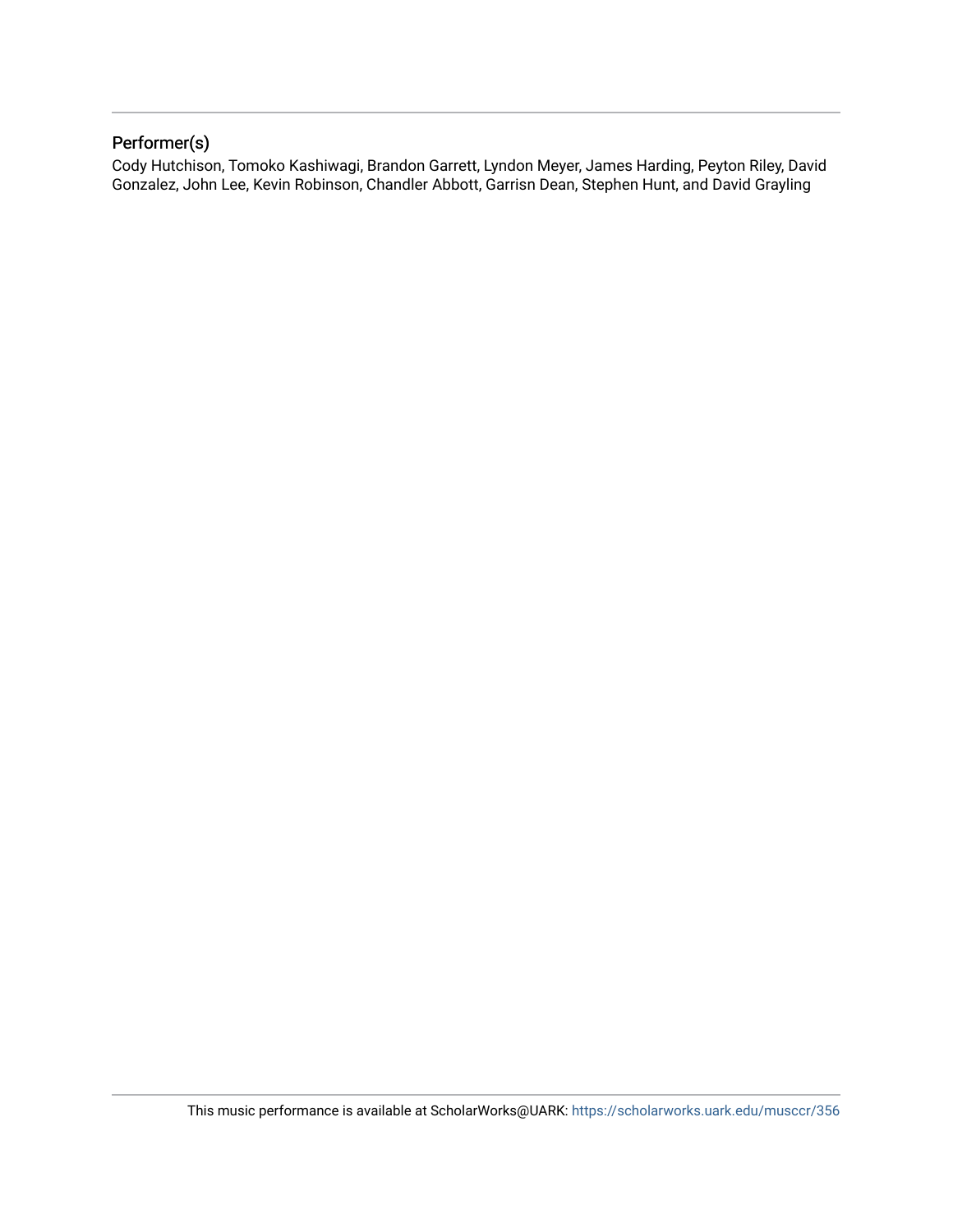

UNIVERSITY OF | J. William Fulbright College of Arts & Sciences

# **Tuba/Euphonium Studio Recital**

# **students of Dr. Benjamin Pierce**



November 27, 2017 | 6:00 PM<br>Stella Boyle Smith Concert Hall Stella Boyle Smith Concert Hall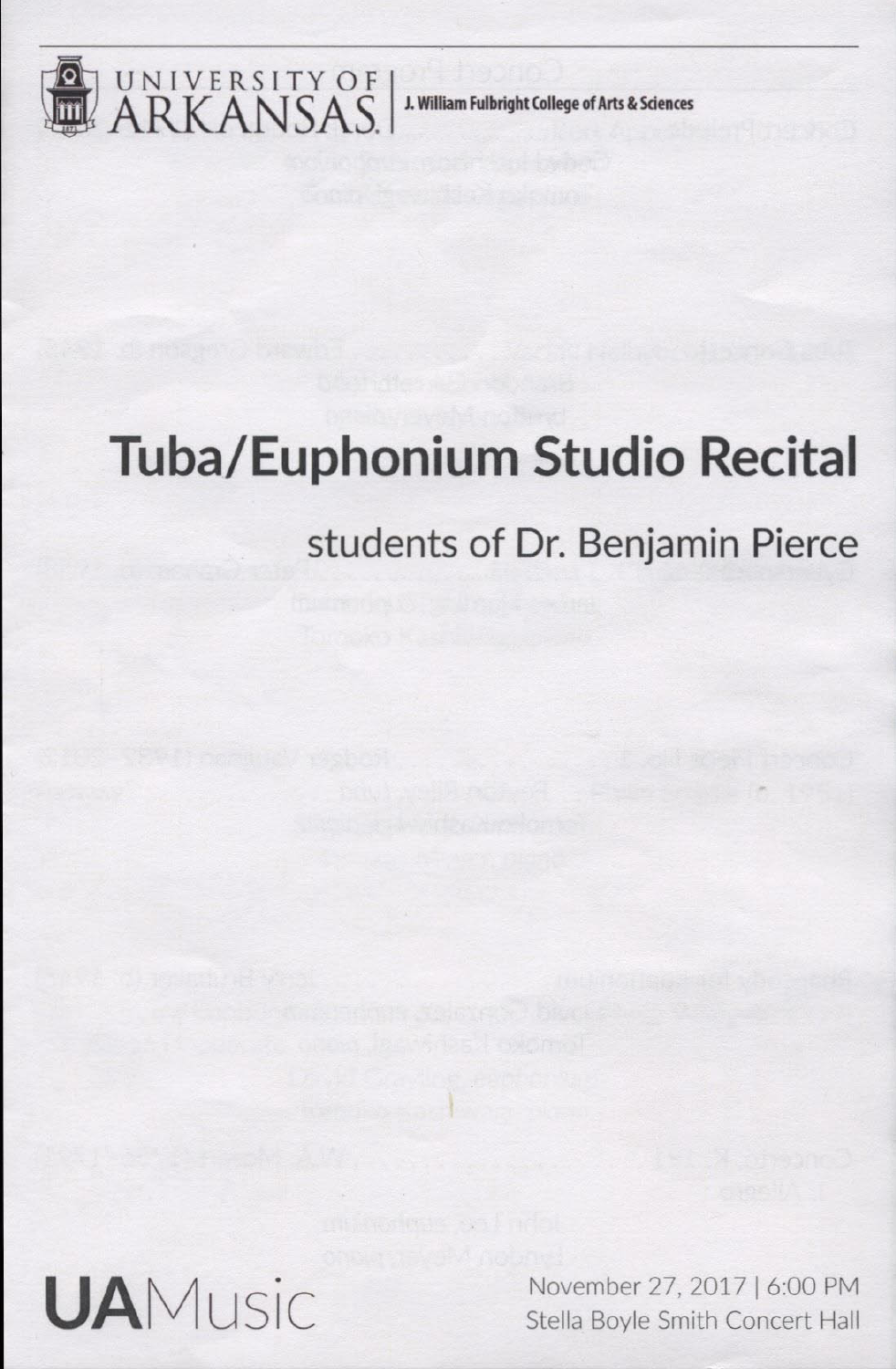### Concert Program

Concert Prelude . . . . . . . . . . . . . . . . . . Derek Bourgeois (1941-2017) Cody Hutchison, euphonium Tomoko Kashiwagi, *piano*

The Green Hill. . . . Bert Appermont (b. 1973) Kevin Robinson, *euphonium* Tomoko Kashiwagi, *piano*

Tuba Concerto Edward Gregson (b. 1945) Brandon Garrett, *tuba* Lyndon Meyer, piano

Suite Vaclav Nelhybel (1919-1996) Chandler Abbott, *tuba* Lyndon Meyer, *piano*

Cyberspace Peter Graham (b. 1958) James Harding, *euphonium*

Bride of the Waves. . . . . . . . .... Herbert L. Clarke (1867-1945) Garrison Dean, *euphonium* Tomoko Kashiwagi, piano

Concert Piece No. 1 . . . . . . . . . . . . . . . Rodger Vaughan (1932-2012) Peyton Riley, *tuba* Tomoko Kashiwagi, *piano*

Fantasy Philip Sparke (b 1951) Stephen Hunt, *euphonium* Lyndon Meyer, *piano*

Rhapsody for Euphonium . . . . . . . . . . . . . . . . Jerry Brubaker (b. 1946) David Gonzalez, *euphonium* Tomoko Kashiwagi, piano

Concerto, K. 191 . .WA. Mozart (1756-1791) I. Allegro John Lee, *euphonium*

Lyndon Meyer, *piano*

Concerto for Euphonium Philip Wilby (b. 1949) I. Allegro moderato

David Grayling, *euphonium* Tomoko Kashiwagi, *piano*